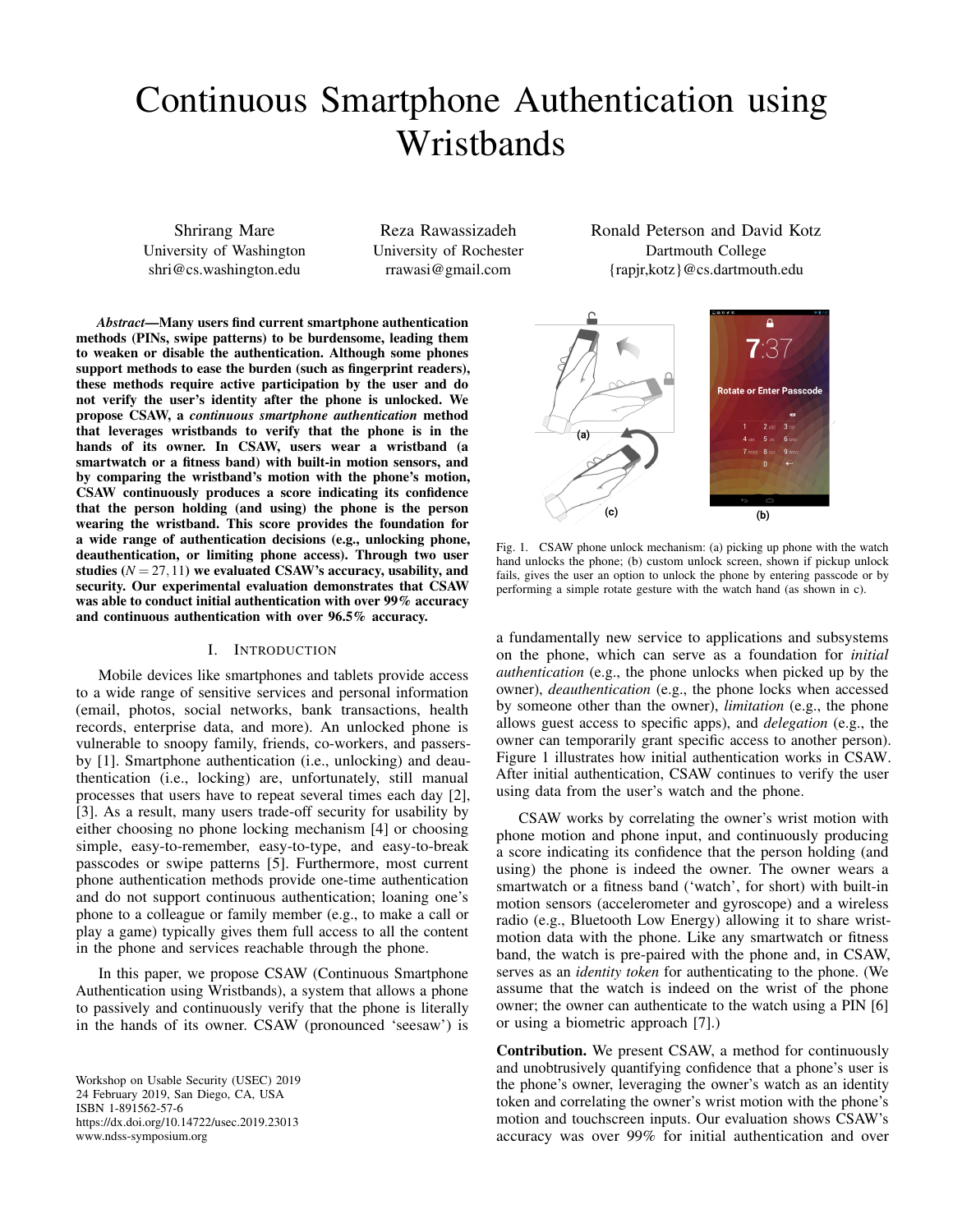96.5% for continuous authentication, with high security (low false-positive rate) and high usability (low false-negative rate).

Although this paper focuses on smartphones, the techniques can also be applied to tablets or other mobile devices; we use the term *phone* to refer to smartphones unless otherwise noted. Similarly, we use the term *watch* to refer to smartwatches, although the CSAW capabilities could easily be met by typical fitness bands as well. Both types of wristband devices are becoming an everyday accessory, and CSAW adds another benefit to wearing one such device.

## II. RELATED WORK

We situate our work in the large body of ongoing research on reducing the burden of smartphone authentication. Below we relate our work to efforts that leverage motion sensors in wearables for authentication to non-smartphone platforms, efforts on phone authentication without any external device, and efforts on phone authentication that leverage wearable devices.

Authentication using motion sensors in wrist wearables. Lester et al. were one of the first to propose using accelerometers to identify whether two devices were carried *together* by the same person [\[8\]](#page-10-7). Building on this idea, Mayrhofer et al. showed how to securely pair two unknown accelerometer devices by shaking them together [\[9\]](#page-10-8); Cornelius et al. showed how to verify whether two devices are on the same body but at different locations, by leveraging the common motion during walking [\[10\]](#page-10-9); and recently, Findling et al. showed how to transfer authentication state between two devices by shaking them together [\[11\]](#page-10-10). In these systems, a user has to provide some deliberate motion (e.g., walking or shaking devices together) for authentication, but in CSAW we explore how to leverage motion during natural phone use for authentication.

In our earlier work, we leveraged motion sensors in a wristband to authenticate PC users by correlating a user's wrist movement with the keyboard and mouse inputs [\[12\]](#page-10-11), [\[13\]](#page-10-12). Acar et al. use motion sensors in a user's wristband to capture keystroke related information and do keystroke-based behavioral authentication for a PC [\[14\]](#page-10-13). Although CSAW uses a similar approach, CSAW focuses on smartphones, which presents new challenges (e.g., desktops are stationary and wrist motion is more predictable, whereas phones are mobile). These devices have different interaction modes, and the types of correlations that we perform in CSAW require different signal processing and methods.

Smartphone authentication. The common non-biometric phone authentication methods are 4-digit PIN and swipe pattern [\[3\]](#page-10-2), even though they can be easily stolen and spoofed [\[15\]](#page-10-14)–[\[19\]](#page-10-15). There have been several proposals for alternate authentication methods, some better suited for certain users than others; for example, instrumenting the back surface of a phone for easy authentication [\[20\]](#page-10-16), providing a shortlived access to bypass authentication for short sessions [\[21\]](#page-10-17), graphical passwords [\[22\]](#page-10-18), or combining swipe and PIN [\[23\]](#page-10-19). In the same vein of reducing phone authentication burden, we propose an alternate authentication method that works best for users who wear (or could wear) a smartwatch.

Common biometric initial authentication methods are based on fingerprint and facial recognition [\[24\]](#page-10-20). Compared to these methods, CSAW offers different trade-offs: these biometrics do not require users to carry any additional device, but they do require special hardware on the phone, involve an inherent privacy trade-off and do not do continuous authentication, whereas although CSAW requires users to wear a wrist wearable, it does not need any special hardware on the phone, is privacy-preserving and supports continuous authentication.

Other efforts for initial authentication involve gesture-based approaches that leverage motion sensors in the smartphone to capture a secret gesture. For example, Das et al. proposed a group authentication method based a secret knock performed on the phone, which is recognized using an accelerometer and a microphone in the phone [\[25\]](#page-10-21); Yang et al. proposed free-form gesture-based authentication, where gestures are recognized using motion sensors in the phone [\[26\]](#page-10-22); and more recently, Lee et al. proposed a behavioral biometric based on users' unique pickup action [\[27\]](#page-10-23). Although gesture-based authentication methods do not require any special hardware on the phone, they are highly susceptible to mimic attacks [\[28\]](#page-10-24).

Much of prior work on continuous authentication for smartphones has focused on biometric approaches, exploring the use of touch gestures [\[29\]](#page-10-25)–[\[32\]](#page-10-26), in-air gestures [\[33\]](#page-10-27), touch keystrokes [\[34\]](#page-10-28), and app usage patterns [\[35\]](#page-11-0). Behavioral biometrics work well when users stick to their usual behavior, but are error-prone when there is variability in mobile usage or user's mobility; some variability and mobility can be accommodated, as Crawford and Ahmadzadeh [\[36\]](#page-11-1) did with walking and stationary activity for keystroke biometric, but the approach becomes intractable given the wide range of activities and conditions. On the other hand, if users have a fix patterned behavior, it is easy to copy and mimic [\[37\]](#page-11-2), [\[38\]](#page-11-3). Our method is user-agnostic – not a biometric – so it is less susceptible to variations in mobile usage and mobility; in fact, user mobility provides us with additional data to correlate.

Riva et al. proposed "progressive authentication" (PA), which combines multiple signals (biometric, continuity, and possession) to determine a confidence level for a user's authenticity [\[39\]](#page-11-4). This metric is combined with a user-configured protection level to determine when authentication should occur, thus reducing the need for authentication. CSAW and PA are actually complimentary – CSAW could be integrated in PA as one of the modules that determine user's authenticity.

Smartphone authentication with wearables. Much of the smartphone authentication effort has been focused on methods that do not involve an additional device, because carrying an additional device is a usability burden. However, as wearable devices are becoming common, they provide another modality to leverage for authentication.

Vu et al. [\[40\]](#page-11-5) and Nguyen et al. [\[41\]](#page-11-6) proposed a user identification method where users wear a special ring that transmits their identity to the phone's touchscreen, but in the clear; so this method is suitable for personalization, but not for secure authentication. Azimpourkivi et al. proposed using a camera-based method where for authentication users take a photo of one of their access tokens [\[42\]](#page-11-7). Frank proposed a similar method, but the camera is in the wearable access token [\[43\]](#page-11-8). These methods require the user to take a photo every time the user wants to authenticate, which is too burdensome for the frequent authentications that are common for smartphones.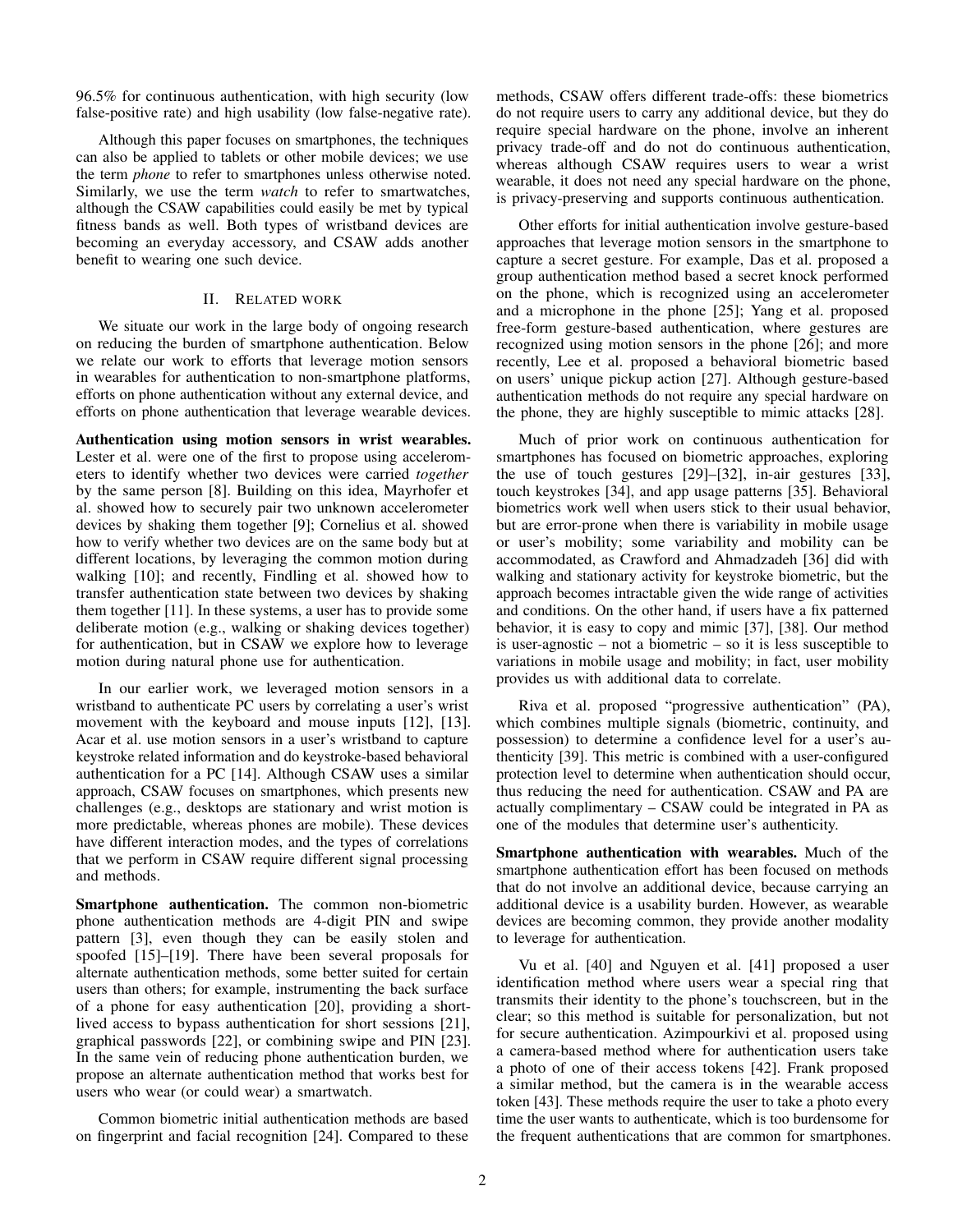The closest work to CSAW is the TwistIn method proposed by Leung et al. [\[44\]](#page-11-9). In this method, users wear a watch and authenticate to their phone by twisting the forearm holding the phone. The twist action is captured by the watch and the phone, and then compared by the phone, using the same-action principle used in the Shake-well-before-use system [\[9\]](#page-10-8). In CSAW, we use a similar gesture as an optional action to boost the user-verification confidence score, but in CSAW we first aim to perform seamless initial authentication using the natural phone pick-up action. Moreover, unlike TwistIn, CSAW can continuously authenticate the user by leveraging natural wrist movements during phone use.

## III. INSPIRATION AND APPLICATIONS

CSAW is inspired by the fact that smartphones and tablets are *hand-held* mobile devices. We interact with our phones using our hands: we provide touchscreen input (taps and swipes), we pick them up, we carry them around. Thus, the phone's motion and touchscreen inputs should correlate with the owner's hand movements (measured by the motion sensors on the watch), and can be leveraged to verify that the owner is in fact the person picking up the phone and providing input to the phone. Indeed, CSAW can passively continue to monitor the correlation and deauthenticate the user (lock the phone) when the wrist motion no longer matches phone input or motion.

CSAW's underlying goal is to provide a continuous quantitative estimate of the confidence that a phone's current user is in fact the phone's owner, assuming that the owner is wearing the owner's watch. Before we dig deeper into the specific CSAW method in Section [IV,](#page-2-0) let us look at how a mobile device could use the CSAW confidence metric to support initial authentication, deauthentication, limitation, and delegation.

Initial authentication (or unlocking). CSAW's interaction correlations can be used to implement fast initial authentication, leveraging natural interactions that happen before the user uses the phone; for instance, getting the phone out of her pocket or picking up the phone from a desk. Modern smartphones already leverage the natural pickup action to provide quick access to notifications by automatically turning on the phone display when the phone is picked up [\[45\]](#page-11-10), [\[46\]](#page-11-11). Using the same pickup action CSAW can authenticate a user, so she need only press the home button (or swipe) to access the phone. CSAW could also be combined with a fingerprint or a face reader, or a mechanism such as Smart Lock from Android, to make a strong multi-factor authentication system.

Deauthentication via continuous authentication. Common authentication schemes (such as those based on PINs, swipe patterns, or fingerprints) do not perform automatic deauthentication, i.e., they authenticate the user once but then rely on the user to deauthenticate (lock) the device. The current common solution for deauthentication is *timeouts*, i.e., to lock the device after a period of inactivity. However, choosing a timeout duration that works across all context is difficult, since users' phone session times vary based on the time of the day and context [\[3\]](#page-10-2). A short timeout means a user may have to unlock their phone more often, whereas a long timeout may make the phone vulnerable to snoopy family members, friends, or co-workers [\[1\]](#page-10-0), [\[4\]](#page-10-3). As a result, most smartphone users manually lock their phones before putting it away [\[21\]](#page-10-17). With

automatic deauthentication based on CSAW there is no need for timeouts or to manually lock the phone, but if desired, individuals can comfortably set a long timeout, knowing that if anyone else attempts to use their phone before the timeout, CSAW will recognize the other user and then lock the phone.

Limitation and access management. Consider a smartphone owner who lends her phone to a child to play games, or who lends her phone to a friend to search the Internet for a recipe. She may worry that app notifications could display personal information or that the borrower may launch an app with sensitive information. CSAW could support a notification engine that presents app notifications only when the owner is using the phone, or support an OS home-screen app launcher to limit which applications can be used when a guest (non-owner) is using the phone.

Delegation to other CSAW users. Consider again a smartphone owner who wants to lend her phone to a spouse or trusted co-worker to allow them to access specific applications (e.g., view specific photo albums) without allowing them full access to the phone. A service based on CSAW could provide an interface to delegate access to a trusted user, essentially, introducing that user's watch (and that user's identity) to the phone, so that the delegated user may use the owner's phone in the future for certain approved purposes. Although this mechanism requires thoughtful attention to the user interface (and such a design is outside the scope of this paper) the CSAW system could be easily extended to support such a use case.

#### IV. CSAW METHOD

<span id="page-2-0"></span>CSAW monitors wrist motion, phone motion, and phone inputs so it can determine whether they are correlated and produce a summary metric we call the *confidence score*, a value between 0 and 1 that indicates CSAW's confidence that the user of the phone is indeed the watch-wearing owner. Specifically, it produces fresh scores every 1-2 seconds: an instantaneous estimate  $C(t)$  based on the latest data at time  $t$ , and an exponentially-weighted moving average (EWMA)  $\overline{C}(t)$ that smoothes recent scores:

<span id="page-2-1"></span>
$$
\overline{C}(t) = (1 - \alpha)C(t) + \alpha \overline{C}(t - 1)
$$
\n(1)

where the factor  $\alpha$  weights the contribution of the new confidence score. As described above, application and system policies can use these metrics to drive authentication-related decisions. In this section, we describe the system architecture of CSAW and the calculations that lead it to produce this score.

Figure [2](#page-3-0) depicts CSAW's architecture and its modules. CSAW receives a steady stream of motion data from the phone and the watch, and touchscreen input data from the phone. These data flows are segmented into windows and examined by three modules; the grip detector determines how the user holds the phone, Motion-to-Motion correlator (M2MC) correlates phone and watch motion, and Motion-to-Input correlator (M2IC) correlates watch motion and phone input. The resulting correlation metrics are considered by the scoring engine that actually computes  $C(t)$  (further discussed in Section [IV-D\)](#page-4-0).

Although CSAW outputs a confidence value frequently, not all of its modules need be active continuously. When the watch is not present, perhaps because the owner has stepped out of the phone's range, there is no watch data  $(W_m)$ ; the correlation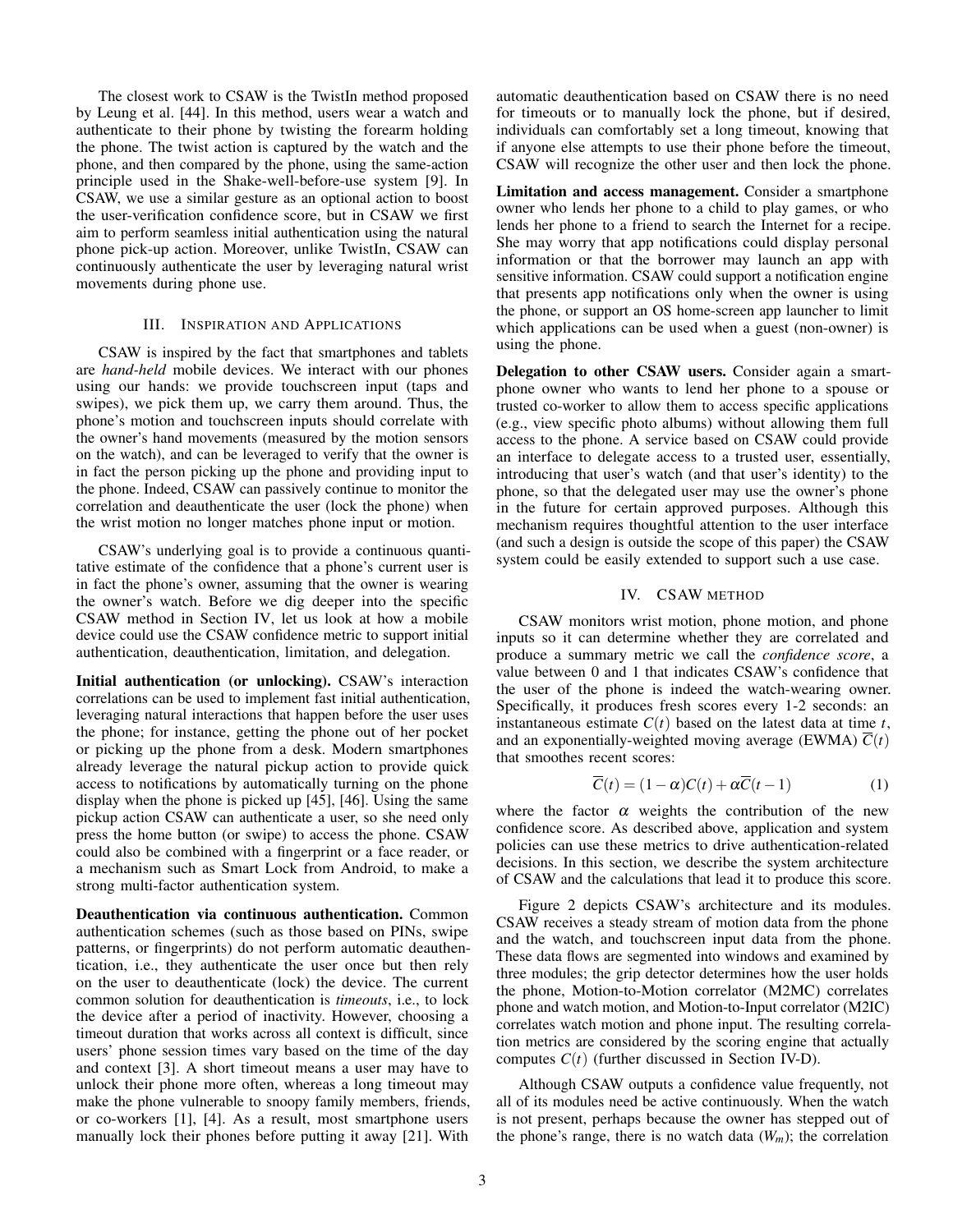

<span id="page-3-0"></span>Fig. 2. CSAW architecture. CSAW uses the phone's motion data (*Pm*), the watch's motion data  $(W_m)$ , and the phone's touchscreen input data  $(P_i)$  to verify a user. The grip detector module detects the phone grip  $(g)$  using  $P_m$  and  $W_m$ . The M2MC module computes a correlation score  $(c_m)$  based on  $P_m$  and  $W_m$ , and the M2IC computes a correlation score  $(c_i)$  based on  $P_i$  and  $W_m$ . Using the determined grip  $(g)$  and correlations scores  $c_m$  and  $c_i$ , the confidence scorer computes an instantaneous confidence score  $C(t)$  based on the most recent data, and a moving average of the confidence score  $(C(t))$ .

modules simply output 0 (not correlated) and that drives the confidence score  $C(t)$  to 0 (lowest confidence). When the watch is present but the phone is experiencing no input or motion, perhaps sitting on a table or in a bag near the owner, all the modules can 'rest' (to save energy) and the confidence score is again  $C(t) = 0$ . Indeed, CSAW calculates the correlation between the watch motion and the phone motion/inputs *only* when there is a user-phone interaction, that is, any action by the user that provides input to the phone or changes the phone's position (which can be sensed by the accelerometer and gyroscope sensors). Examples of user-phone interaction include the user picking up her phone or sending a text message on her phone. As soon as phone input or motion is detected, the watch is instructed to start sending motion data to the phone, and the correlation modules become active.

Although the figure shows two correlation modules, the CSAW architecture is extensible; other sensor or contextual information could be correlated or used as input to the scoring module. Such extensions are opportunities for future research.

## *A. Grip detector*

Phones can be used with one hand or with both hands. We describe a grip using two characters XY, where X is the hand holding the phone and Y is the hand providing input. The owner can hold (or provide input) with the watch-hand (W), the non-watch-hand  $(N)$ , or with both hands  $(B)$ ; thus,  $X$  and Y can each be W, N, or B. If the phone is not held in either hand, we denote it with U (unknown). Thus, there are seven possible grips: BB, NN, NW, WN, WW, UN, UW; Figure [3](#page-3-1) shows three types of grips, BB, NW, and WN.

Knowing the grip during a user-phone interaction helps CSAW use the appropriate correlation method to improve the accuracy of the confidence score. For example, motion-tomotion correlation is stronger when the watch and the phone are tightly coupled (WW, WN, BB grips), but error-prone when the watch-hand is used to provide touch inputs (NW, UW). Using the orientation of the watch and the phone, this module produces an output indicating the grip only when the phone is in use. The output at time  $t$  is a two-character string  $g(t)$ representing the grip. Among the seven grips, CSAW can detect and support authentication for five grips (all grips except NN



<span id="page-3-1"></span>Fig. 3. Watch orientation in three grips (NW: non-watch-hand, watch-hand; BB:both hands; WN: watch-hand, non-watch-hand)

and UN, where the watch is not in physical contact with the phone).

## *B. Motion-to-Motion Correlator (M2MC)*

The motion-to-motion correlator module compares the watch motion with the phone motion to determine whether the phone is held by the user wearing the watch. When the phone is in motion or in use, this module receives two continuous streams of motion data, from the watch  $(W_m)$  and the phone  $(P_m)$ , each a series of sensor data samples of the form (*t*,*ax*,*ay*,*az*,*gx*,*gy*,*gz*), where *t* is the time when the sample was collected, and *ax*,*ay*,*az* and *gx*,*gy*,*gz* are the values from accelerometer and gyroscope sensors along their *x*, *y*,*z* axes respectively. The input data streams are segmented using sliding windows of size *w<sup>m</sup>* with overlap fraction  $o_m$ ; CSAW uses  $o_m = 0.5$  and  $w_m = 1$  s when the phone is locked and  $w_m = 2s$  when it is unlocked. The module outputs a correlation score  $c_m(t)$  indicating how well the two motions correlate  $(0 \leq c_m(t) \leq 1)$  at time *t*.

Features. For each segmented window, M2MC computes a correlation feature vector  $F_m$  with 256 features from time and frequency domains, as we explain next. We begin with *mean, standard deviation, mean value crossing rate, variation, interquartile range, median, mean absolute deviation, skew, kurtosis, power, energy*, and *peak-to-peak amplitude*, each a statistical representation of a signal. Then we compare the two signals by computing two numbers for each of those 12 statistics – absolute difference and relative difference (ratio) – resulting in 24 features. These features, however, compare aggregate statistics of the two signals without examining whether they vary the same way with time. To those 24 *nontemporal* features we add eight *temporal* features, as follows. Two (*cross-correlation* and *correlation-coefficient*) measure similarity between two signals and how they vary together in the time domain, and a third (*coherence*) measures similarity and variance in the frequency domain. Five more features select the two highest peaks in both signals and compare their corresponding peak timestamps, amplitudes, and inter-peak times. Thus, for any two signals we compute 32 features. Since there are four signals  $(x, y, z)$  and magnitude) each from the accelerometer and gyroscope, the final feature vector  $F_m$  has  $256 = 4 \times 2 \times 32$  features.

To determine the correlation score, M2MC uses a model that estimates the probability that a given feature vector  $F_m$ represents two motions that correlate. We use a randomforest binary classifier trained to classify a feature vector as 0 (not correlated) or 1 (correlated). The classifier is trained earlier (using data from a population of volunteer subjects) to generate a universal model. For a given feature vector, the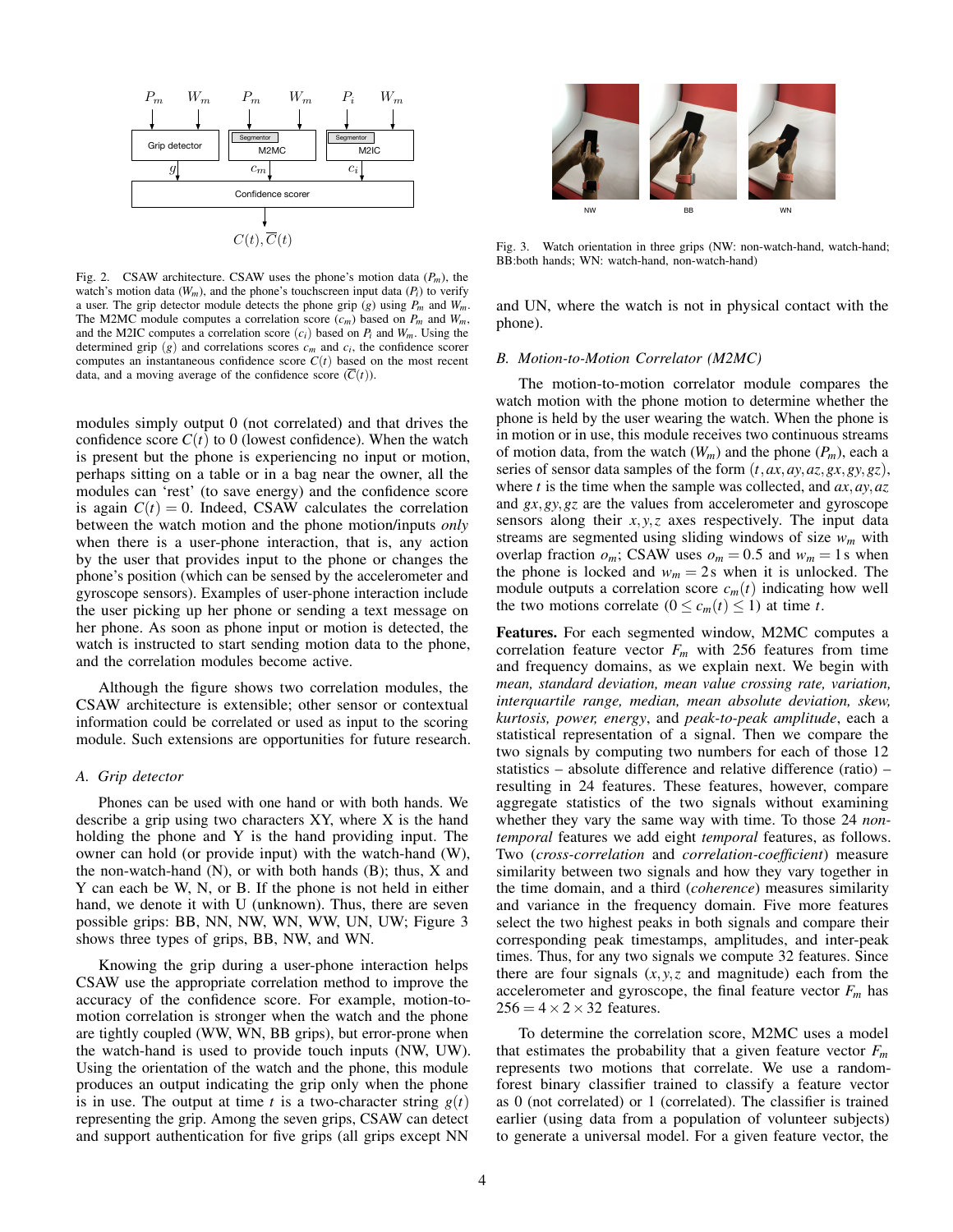classifier computes probability estimates for the two labels (0 and 1); M2MC outputs the classifier's probability estimate for label 1 as its correlation score  $c_m(t)$ .

#### *C. Motion-to-Input Correlator (M2IC)*

The motion-to-input correlator module compares watch motion with phone touch inputs to determine whether the touch inputs are given by the owner using her watch-hand. It outputs a correlation score  $c_i(t)$  indicating how well the wrist motion correlates with the phone input at time *t*, where  $0 \le c_i(t) \le 1$ . If there are no touch inputs, this module outputs a zero.

This module receives a stream of wrist motion data (*Wm*, as above) and a stream of phone touch events  $(P_i)$  of the form  $p = (t, id, x, y)$ , where t is the time when the sample was collected, *id* is the unique ID assigned by the phone OS to identify a series of touch events performed by a single tracker/finger, and *x* and *y* are the coordinates where the user touched the screen. (We used a Nexus 6 Android phone in our experiments and these values are what the Android OS reports; another phone OS may report touch events slightly differently.) When the phone display is on, the Android OS is constantly sampling the touchscreen to capture touch events. A *tap* is a series of touch events with the same tracking ID (*id*) but different timestamp (*t*) and position (*x*, *y*). Similarly, a *swipe* is also a series of touch events with the same *id* and with different *t*, *x*, and *y*, but a swipe is a longer touch interaction than tap, so it contains more samples than a tap.

We segment the input data streams  $(W_m$  and  $P_i)$  based on touch interactions; that is, each window of data represents exactly one touch interaction (tap or swipe). For a touch interaction ending at time *t* we extract the corresponding motion data from the watch (using the start and end time of the touch interaction). We then compute a feature vector from the watch data, using the same 12 standard statistics (*mean, standard deviation, mean value crossing rate, variation, interquartile range, median, mean absolute deviation, skew, kurtosis, power, energy*, and *peak-to-peak amplitude*) of the accelerometer and gyroscope magnitudes. The result is a 24-feature vector *F<sup>i</sup>* .

We then use a two-tier classification approach to correlate wrist motion with the touch input. In the first tier, we determine whether  $F_i$  is a touch interaction (tap or swipe) using a Naive Bayes binary classifier trained earlier using wrist-motion data from tap and swipe touch interactions as positive labels, and wrist-motion data from other activities (such as walking, wrist stationary, and typing on computer) as negative labels. In the second tier, we use an interaction-specific model to identify the likelihood that  $F_i$  (representing the watch motion) is indeed the touch interaction (phone input) performed by the user. (Note that these classifiers are not subject-specific, i.e., they are not trained for any particular user, which avoids the need for new users to train the system before use and makes the method resilient to changes in behavior over time or due to changes in context.) M2IC outputs the likelihood score from the second tier as its correlation score  $c_i(t)$ .

## <span id="page-4-0"></span>*D. Confidence Scorer*

This module periodically outputs the confidence score  $C(t)$ at time *t*. To generate the confidence score, the module uses  $c_m(t)$  from the M2MC module,  $c_i(t)$  from the M2IC module, and  $g(t)$  from the grip module. CSAW intentionally favors M2MC, because compared to M2IC, M2MC's output is more frequent and reliable as it computes correlation over more data and does not depend on the user's touch events. Indeed, CSAW uses M2IC only when output of M2MC is not reliable, i.e., when the watch and phone are not tightly coupled (the phone is not held with the watch-hand). In short,

$$
C(t) = \begin{cases} c_i(t) & \text{if } g(t) \in \{NW, UW\} \\ c_m(t) & \text{otherwise} \end{cases}
$$

The instantaneous confidence score can be too sensitive to act on for most applications as it could result in falsenegatives – taking the watch hand away from the phone for a few seconds may cause  $C(t)$  to drop. So this module also outputs a moving average  $\overline{C}(t)$  as in Eq. [1,](#page-2-1) to smooth out the momentary fluctuations in the confidence score.

#### <span id="page-4-1"></span>*E. Confidence booster*

CSAW can help with another important category: secondchance actions. In situations when the confidence value derived from natural user-phone interactions is low, the system could ask the owner to perform some explicit actions to improve confidence. For example, in a system using CSAW for initial authentication, the phone might fail to unlock due to low confidence in the M2MC correlation during a pickup maneuver. The phone could display a notice asking the user to place the phone in their watch hand and then quickly rotate their hand (and phone) as shown in Figure [1;](#page-0-0) CSAW can easily correlate this motion (as shown in the next section).

## V. STUDY 1: FEASIBILITY AND SECURITY EVALUATION

The objective of this study was to capture natural userphone interactions such as picking up phone, checking emails, browsing the Internet, reading news, and typing, to test CSAW's feasibility and security. In particular, we wanted to know: *(i)* whether CSAW's approach for initial and continuous authentication is feasible, i.e., what is CSAW's accuracy in correctly identifying a user; *(ii)* what is CSAW's accuracy in detecting an adversary and how long does CSAW take to detect an adversary; and *(iii)* whether our choice of correlation features improve CSAW's accuracy.

#### *A. Participants*

Through flyers posted across our campus, we recruited 27 participants (21 male and 6 female, 13 undergraduate and 14 graduate students) for this study. The study was approved our by organization's Institutional Review Board (IRB); participants received USD 10 to participate in the study.

#### *B. Procedure*

In this study we performed two experiments: one to collect data to evaluate CSAW's feasibility in verifying a user, and a second experiment to evaluate CSAW's security against a mimicking attack.

Experiment 1. In our experience, asking participants to simply 'use their phone for 20 minutes' yielded limited user-phone interaction, as they were likely to use a limited number of apps to pass the time. Instead, we gave participants well-defined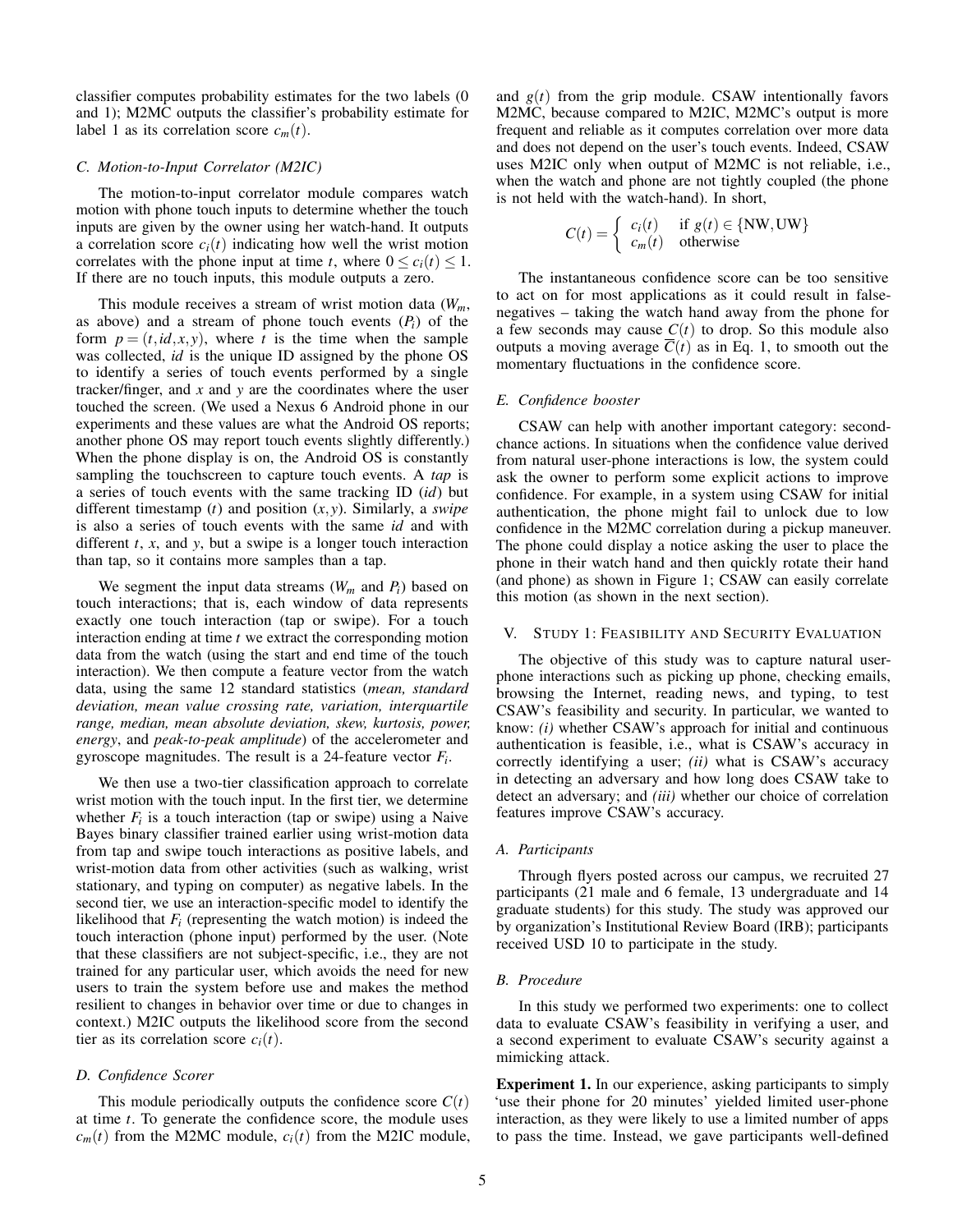tasks such as 'read and take action (reply/delete) on 10 emails', 'read news for 3 minutes', 'Google answers for 5 questions' or 'type the given sentences'. We asked participants to wear a Shimmer [\[47\]](#page-11-12) (a wrist-wearable research device) on their dominant hand, and we provided them with an Android phone for the the experiment. To facilitate tasks for participants on the provided phone, we created dummy user accounts for apps that participants would use (Gmail, Twitter, and Flipboard), and initialized those apps with data. We initialized Twitter and Flipboard accounts by subscribing to some news sources; we initialized Gmail by sending emails (sampled from the Enron email dataset [\[48\]](#page-11-13)) to the dummy account.

Participants took about 30-40 minutes to finish the user study, performing the following specific tasks: (1) Pick up the phone from the desk with grip WW, unlock it, and put it back on the desk; (2) Do five search queries with grip BB; (3) Read and act (reply/delete) on emails with grip WW; (4) Skim articles on Flipboard for 3 minutes with grip NW; (5) Type given sentences on the phone with grips WW, NW, and BB; and (6) Pick up the phone and do a 'rotate' action (rotate it clockwise, and then counter-clockwise to the starting position) with grip WW.

Each participant did about 15 minute of continuous phone use (search, email, news, typing), and provided 5 pickup actions and 5 rotate actions. During the experiment, we captured motionsensor data (accelerometer and gyroscope) at 200 Hz from the Shimmer wristband and the phone, and also the phone touch events (using the Android adb utility).

Experiment 2. We wanted to evaluate how well CSAW performs against a mimicking attack and how quickly CSAW detects a different user. Participants acted as adversaries mimicking the victim (researcher). They were asked to mimic the 'pickup' action (to test initial authentication) and use the phone for 30 seconds (to test continuous authentication). For the pickup task, the victim (researcher) picked up a test phone and the adversary (participant) picked up the target phone while mimicking and synchronizing his pickup action with the victim's pickup action. For the phone-use task, the user (researcher) handed over the phone to the guest user (participant), and the guest continued using the phone while the user typed on a nearby computer. In order for CSAW to support limitation or delegation, it is important to identify change in user quickly, and this second task was designed to assess just that. We repeated both the tasks five times with each participant. During this experiment, we measured the researcher's wrist movement (using Shimmer) and target phone movement.

## *C. Results*

We evaluate CSAW's accuracy (Section [V-C1\)](#page-5-0), its security with respect to its goals and threats (Section [V-C2\)](#page-6-0), and its feasibility in an out-of-lab setting (Section [VI\)](#page-7-0).

<span id="page-5-0"></span>*1) Accuracy:* Since all of our aforementioned scenarios use the confidence score as input into an authentication policy decision, one way to evaluate the quality of the confidence score is to evaluate the quality of some authentication decisions. In such decisions, a 'positive' decision means that the policy decided that the user of the phone is the expected user and access should be permitted; a 'negative' decision means the opposite. A 'false positive' is a security failure, because it means that an imposter is incorrectly judged to be the owner

TABLE I. FPR AND BAC ACROSS ALL SUBJECTS FOR PICKUP ACTION AND ROTATE ACTION; MEAN (STANDARD DEVIATION).

<span id="page-5-1"></span>

| Activity             | Pickup action |            | Rotate action |            |
|----------------------|---------------|------------|---------------|------------|
|                      | FPR $(\%)$    | BAC $(\%)$ | FPR $(\%)$    | BAC $(\%)$ |
| PC use               | 0.0(0.0)      | 99.9(0.3)  | 0.0(0.0)      | 99.6(0.5)  |
| Phone use            | 0.0(0.0)      | 99.9 (0.3) | 0.0(0.0)      | 99.6(0.5)  |
| Same (Pickup/Rotate) | 1.7(1.2)      | 99.0 (0.7) | 0.9(0.3)      | 99.1 (0.5) |
| Walking              | 0.0(0.0)      | 99.9 (0.3) | 0.0(0.0)      | 99.6(0.5)  |
| Stationary           | 0.0(0.0)      | 99.9 (0.3) | 0.2(0.3)      | 99.5(0.5)  |

and access is allowed. A 'false negative' is a usability failure, because it means that the owner is incorrectly judged to be an imposter and access is denied. We thus focus on the FPR, which is the fraction of decisions that were false positives, and the FNR, which is the fraction of decisions that were false negatives, as our primary metrics; we want these close to zero.

From the study data, we generated positive samples (with the watch data and the phone data from the same subject) and negative samples (with the watch data and the phone data from different subjects). Generating samples this way allows us to evaluate FNR as well as FPR, but it results in an imbalanced test dataset with a larger number of negative samples than positive samples. So we report the accuracy using the balanced accuracy (BAC) metric, which takes into account imbalance in test samples [\[49\]](#page-11-14); we want this number to be close to one.

Initial authentication is an important use case so we begin there. For our evaluation, we consider the simplest possible authentication policy, which makes a new decision each time CSAW provides a new confidence score *C*. This policy is a simple threshold comparison and classifies using the immediate confidence score: positive if  $C > 0.5$  and negative if  $C \le 0.5$ .

Initial authentication. With CSAW one should be able to pick up a phone and achieve initial authentication, so we used the data from the 'pickup' task in the user study. In this scenario, the phone is locked and sitting on a table; when a person picks up the phone, the phone should unlock for the owner (no false negatives) and not the imposter (no false positives). When the phone is locked there is no input, so CSAW ignores the grip and M2IC, and produces a confidence score from M2MC alone. Our experiments show that balanced accuracy for M2MC was more than 99%. The average FNR was  $0.8\%$  ( $\pm$  1.0), indicating high usability. The FPR was at or near zero, indicating high security, but let's look closer. Consider situations where an imposter picks up the phone while the user is working on a PC, using another phone, picking up another object, walking, or stationary; Table [I](#page-5-1) shows the average FPR and BAC for each of these cases, presenting the mean and standard deviation over a 10-fold cross validation on our dataset. In nearly every case, there were virtually no false positives and near-perfect accuracy. The hardest case occurred when the imposter and the user both performed the same type of action (pickup); nonetheless, CSAW performed well with a low FPR of 1.7% ( $\pm$  1.2). For applications where even this FPR is too high, the policy could increase its confidence threshold to reduce FPR (with a possible increase in FNR), or consider a series of multiple confidence values, but a full exploration is left for future work.

Confidence booster. Although the false negative rate for initial authentication was below 1%, every such failure is an annoyance to the owner. As discussed in Section [IV-E,](#page-4-1) CSAW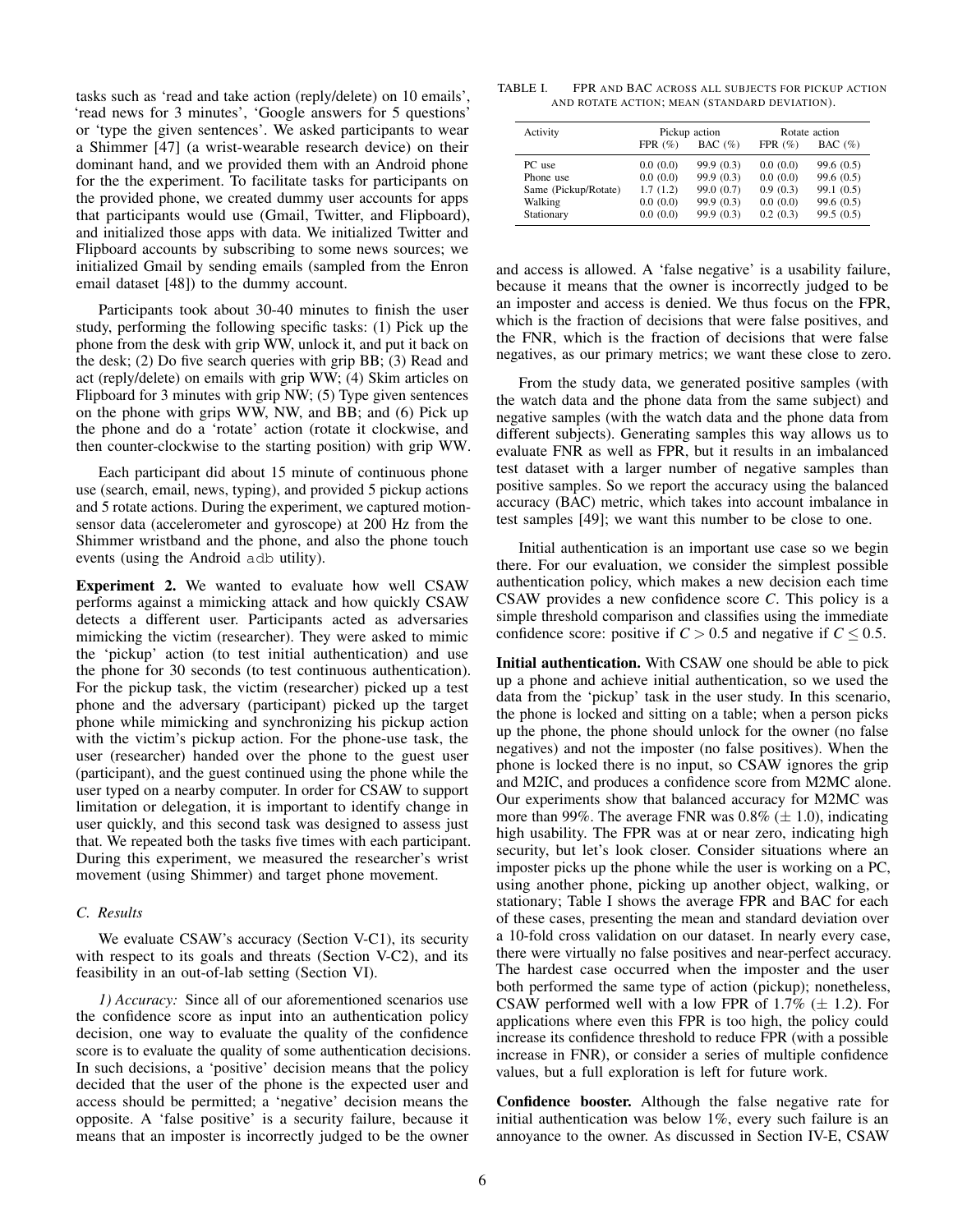can improve usability in such cases by asking the user to perform a simple explicit action to boost its confidence in the owner's presence as the holder of the phone. We thus evaluated CSAW's performance for a rotate action, in which the user holds the phone in her watch-hand and rotates her forearm so that the watch and the phone both experience the same rotate motion (Figure [1\)](#page-0-0). We used the data from the 'rotate' action in our user study, and formed the test dataset for different cases as discussed above. Because the phone is expected to be in the watch-hand (grip WN), this confidence booster uses only M2MC. The average FNR from a 10-fold cross-validation was  $0.2\%$  ( $\pm$  0.6) and Table [I](#page-5-1) shows the average FPR and BAC for different cases. The average FPR for the hard case ('Same' action, i.e., the user and the imposter both performed the rotate action) was low:  $0.9\%$  ( $\pm$  0.3). Note that this rotate action is only required *if* the seamless pickup authentication (which has 1% failure rate) fails. So the error rate when both pickup and rotate actions fail to verify a user is negligible (less than 0.01%). Performing a rotate action takes less than 1 second, so this can be a quicker way for the phone owner to verify herself than entering a passcode or giving a fingerprint; if the user is already holding the phone with her watch-hand, she does not even have to change the phone grip.

Continuous authentication. Finally, we evaluated CSAW's performance for continuous authentication; in this case, the full CSAW infrastructure is relevant (M2MC, M2IC, and the grip detector), because the user may hold the phone in either (or both) hands, provide input with either (or both) hands, and switch grips during use. We drew samples from the 'phone use' tasks that subjects performed in our user study. In this case, the imposter has received (or taken) the unlocked phone from the phone owner, and attempts to continue using the phone while the owner performs some other activity nearby. (The 'imposter' may be a friend or family member, and not necessarily a malicious stranger; recall that continuous authentication is the foundation for limitation and delegation as well as deauthentication.) Table [II](#page-6-1) lists these other activities: the owner was stationary, walking, using a PC, using another phone, or doing the same task as the imposter, while being in the radio proximity of the phone. The results show a relatively high 2-7% FPR. Keep in mind, though, that these decisions are made once every two seconds, so the chances are slim that an imposter can maintain a consistent series of positive outcomes for more than a few seconds. The average false negative rate for continuous authentication was 2.4% ( $\pm$  0.7), which appears large enough to be unusable, but this is also produced every two seconds. Furthermore, this result applies to the simple-minded policy defined earlier in this section; we anticipate that a practical policy would use the EWMA *C*(*t*) or other smoothed version of the confidence score as the basis for its decisions. For instance, Figure [4](#page-6-2) shows the instantaneous confidence score  $C(t)$  for subject S1 and EWMA  $\overline{C}(t)$  with  $\alpha = 0.06$ .

Grip detection. Knowing the grip allows CSAW to choose the appropriate correlator module for correlation and give a reliable confidence score; if the phone is not in the watch-hand, then the correlation score from M2MC is meaningless. We evaluated detection accuracies for the three grips shown in Figure [3:](#page-3-1) BB, WN, and NW. The orientation of the phone's touchscreen and the watch's face can be determined by the *z*-axis component of their acceleration. To measure the watch's

<span id="page-6-1"></span>TABLE II. AVERAGE (STANDARD DEVIATION) ACROSS ALL SUBJECTS FOR CONTINUOUS AUTHENTICATION;  $w = 4s$ ,  $o_m = 0.5$ .



<span id="page-6-2"></span>Fig. 4. Instantaneous confidence score for subject S1.

relative face orientation with respect to the phone's touchscreen, we compute the difference of their *z*-axis acceleration, and use the difference to distinguish the grips. For CSAW it is critical to distinguish between grips NW and WN, as it uses these grips to choose the correlation module. Using a threshold of  $-5$ , we can distinguish between NW and WN grips in our dataset with 99.12% accuracy. Although this threshold proved accurate to distinguish the grips used by our participants while performing different tasks and using different apps, a larger user study will verify how well this threshold serves as a generic threshold. (Another approach is to build a classifier to distinguish cases.)

Sensors and Features. Recall from Section [IV](#page-2-0) that M2MC uses 256 features for motion-to-motion correlation, including 40 temporal features. We hypothesized that temporal features are important in motion correlation to achieve low FNR and FPR required for secure applications. Consider the 'phone' use case in Table [II](#page-6-1) with 200 Hz sampling rate, window size of 4 seconds, and overlap of 0.5 (which means a decision is made every 2 seconds). Table [III](#page-7-1) shows that the temporal features clearly had a substantial impact on accuracy: the last two rows show CSAW accuracy without and with those temporal features. Table [III](#page-7-1) also shows the accuracy when using only magnitudes (first row), only accelerometer (second row), and only gyroscope (third row). The fourth and bottom rows show accuracy when using both sensors but without and with temporal features, respectively. Temporal features substantially improved the accuracy.

<span id="page-6-0"></span>*2) Security:* In this section, we evaluate the quality of CSAW to serve as a secure foundation for smartphone authentication. First, though, we must consider our adversary. Our adversary is a malicious individual with physical access to the smartphone, a curious family member or friend, or a curious colleague. The adversary may even be another authorized user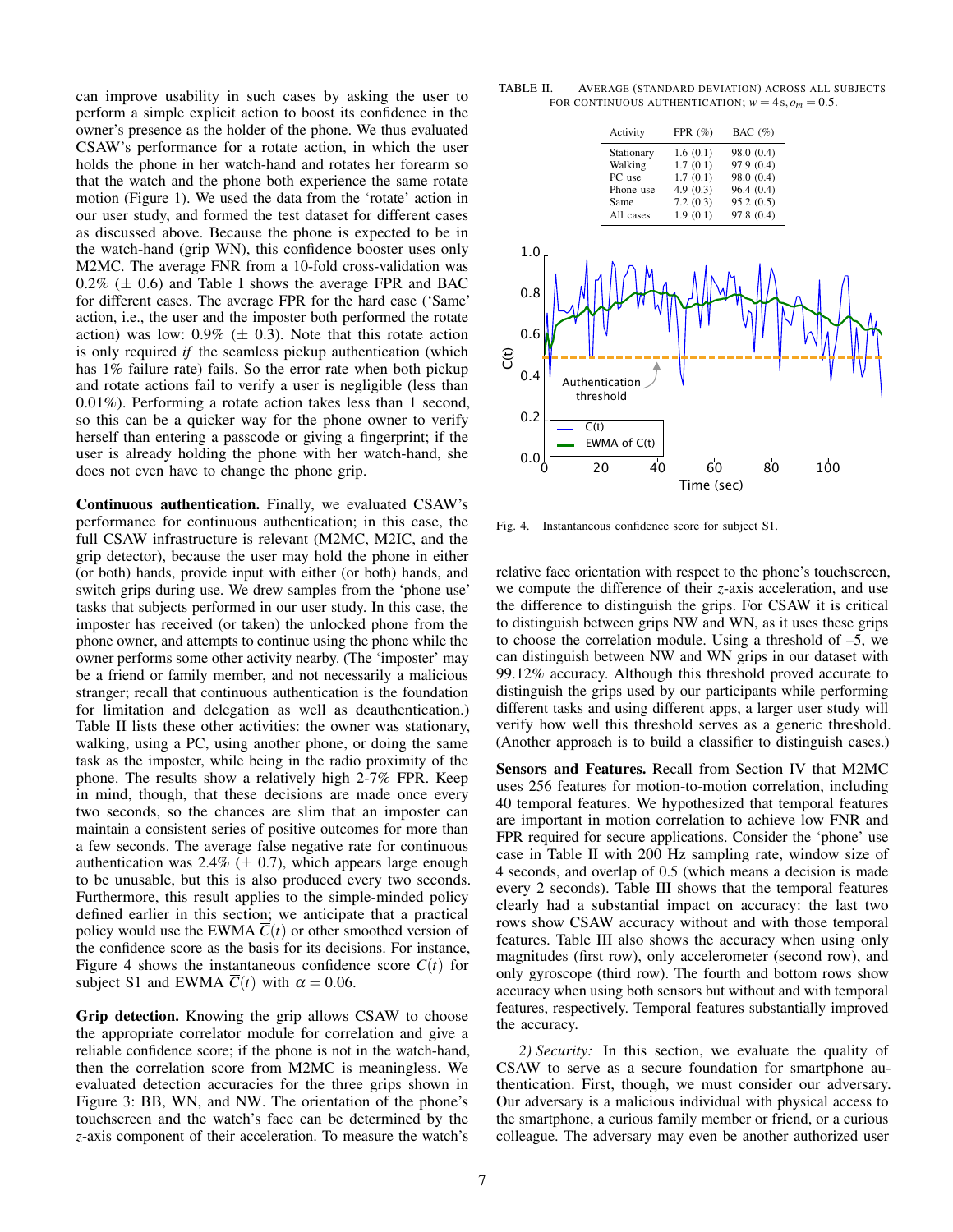TABLE III. AVERAGE FPR, FNR, AND BAC DURING CONTINUOUS PHONE USE FOR DIFFERENT SUBSETS OF FEATURES AND SENSORS.

<span id="page-7-1"></span>

| Features            | FPR $(\%)$ | FNR $(\%)$ | BAC $(\%)$ |
|---------------------|------------|------------|------------|
| Only mag.           | 6.2(0.9)   | 4.4(0.6)   | 94.7(0.5)  |
| Only acc.           | 8.1(1.0)   | 2.3(0.6)   | 94.8(0.3)  |
| Only gyr.           | 9.1(1.5)   | 5.5(0.9)   | 92.7(0.7)  |
| All (No temporal)   | 7.4(1.1)   | 4.0(0.8)   | 94.3(0.6)  |
| All (with temporal) | 4.8(0.7)   | 2.1(0.7)   | 96.5(0.5)  |

(e.g., if the phone is a shared device and each authorized user is allowed access to only certain apps or information).

Our adversary seeks to achieve one of three related goals: (1) *Opportunistic snooping:* the adversary takes the opportunity to snoop the contents of the owner's phone when the owner is not near her phone; (2) *Stealing credentials:* the adversary steals the owner's credentials so he can use them to access the owner's device in her absence or access her accounts on other devices or websites; and (3) *Shadowing:* the adversary shadows the user so that he can gain access to her smartphone.

We assume the adversary **can** (i) observe (and film) the owner when she authenticates to her phone or when she is using her phone, (ii) collect the owner's touch inputs to her phone, and (iii) physically access the owner's phone, when she steps away leaving her phone behind.

We assume the adversary cannot (i) break the secure communications between watch and phone, (ii) obtain the encryption keys exchanged by the watch and the phone during their pairing, (iii) wear and use the owner's watch (recall Section [I\)](#page-0-1), and (iv) compromise the components that CSAW relies on to authenticate users – software and hardware on the watch, sensors and CSAW software on the phone.

In the face of the above threats, we can now describe how CSAW meets the following important security-related goals.

Verify the owner. CSAW can verify the individual who is actually using the phone. CSAW continuously provides a quantitative score regarding its confidence that the owner is the person actually using the device, based on 1) the fact that the owner's watch is physically proximate (in radio range and able to transmit wrist-movement data to the phone) and 2) the correlation between the owner's wrist movements and the phone's observed motion and inputs. Unlike approaches based purely on physical proximity, it is not sufficient for the owner to be near the device. In Section [V-C1,](#page-5-0) we show that CSAW was highly accurate in determining whether the user was indeed the owner, that is, with fewer than 2% false-positive results.

Continuous. CSAW is specifically designed to continuously provide a quantitative score regarding its confidence that the owner is the person actually using the device, enabling the phone's operating system to deauthenticate the user whenever the confidence dips below a certain threshold. Thus, CSAW can continuously authenticate the owner when she is interacting with her phone, and deauthenticate (lock) when anyone else tries to use her phone.

Resilient to physical observation. In physical observation attacks, the attacker impersonates the user after observing her authenticate one or more times. Attacks include shoulder surfing, filming, or thermal imaging the touchscreen [\[50\]](#page-11-15), [\[51\]](#page-11-16). Since

CSAW does not require the user to enter a secret, none of these attack methods are available to the adversary.

Resilient to mimic attacks. In mimic attacks, the adversary gains access to the user's smartphone when the user leaves the smartphone unattended, and attempts to fool CSAW by providing inputs to the phone while observing and mimicking the user's wrist movements. Because CSAW authenticates a user based on phone-watch motion correlation, there is a possibility that an adversary who can successfully mimic the user's watch hand movements (in real time) while picking up or providing input to the phone can be mistakenly recognized as the legitimate user by CSAW. In our user study we evaluate this scenario by asking a participant (adversary) to mimic the researcher's (owner) wrist movements while performing two tasks: i) picking up a locked phone (to test initial authentication) and ii) using an unlocked phone (to test continuous authentication). Among the 135 pickup mimic attempts by 27 study participants, CSAW correctly identified 131 mimic attempts as true negatives (not from the user); thus, CSAW's FPR was 2.9% for initial authentication. In the phoneuse test, CSAW correctly identified that all participants using the phone were not the owner, but the time varied: on average CSAW took 2.31  $(\pm 0.68)$  seconds to identify that the participant (adversary) was not the owner. Overall, CSAW is strongly resilient against mimic attacks. Since CSAW uses PIN as the fallback mechanism, an adversary might capture the user's PIN to bypass CSAW's initial authentication, but the adversary would be caught by CSAW's continuous authentication and locked out after 2-3 seconds.

#### VI. STUDY 2: OUT-OF-LAB EVALUATION

<span id="page-7-0"></span>In our first study, CSAW proved quick, accurate, and usable for initial and continuous authentication with an accuracy of 99% and 96.5%, respectively, in a laboratory setting. In our second study, we sought to evaluate the feasibility of CSAW's initial authentication in an out-of-lab setting. The goal of this study was to answer the questions: (a) how often do participants use their phone in a way that CSAW might actually be useful or how often can CSAW save the need to enter the PIN, and (b) whether participants find CSAW useful as a phone unlock mechanism.

#### *A. Participants*

We used internal mailing lists and snowball sampling to recruit Android users. Eleven participants (8 male and 3 female; 6 undergraduate and 5 graduate students) enrolled in the study. Participants were required to have an Android phone and to use an Android watch during the study. Two of our participants had an Android watch that they regularly used; for others we loaned Android smartwatches for the duration of the study. The study was approved by our organization's IRB; participants received USD 15 to participate in the study.

## *B. Procedure*

To enroll in the study, participants visited our lab. After signing the consent form, we installed the CSAW app on their Android phone. To set up CSAW's custom unlock, participants had to disable their existing unlock method. We walked them through CSAW's settings, where they first chose a 4-digit PIN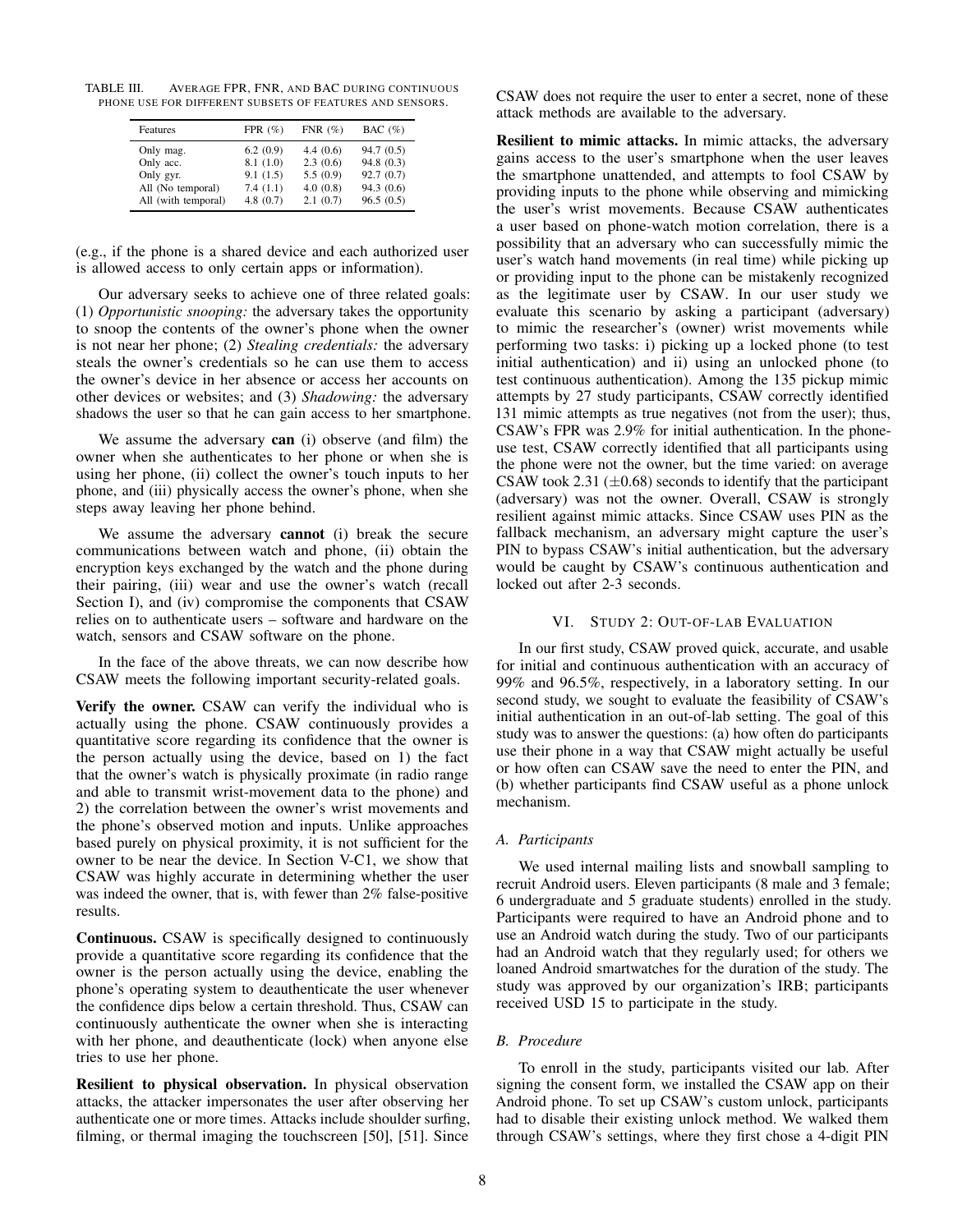as their fallback unlock method (in case CSAW's unlock failed) and then enabled CSAW's unlock mechanism. Participants were told that they had to wear their Android watch during the study, but they could wear the watch on either hand. We asked participants to test CSAW's unlock method during their lab visit until they were comfortable with its use. We asked participants to use CSAW as their unlock method during the study. We warned participants that CSAW is a test prototype and as such may be less secure than their existing unlock method under certain conditions (e.g., if someone manages to kill the CSAW app from a locked phone, they can bypass CSAW's security). Participants could withdraw from the study if they had any concerns (no one did).

During the study, CSAW performed initial authentication for users. (In this study, CSAW did not do continuous authentication, because the study was specifically designed to test the feasibility of initial authentication in an out-of-lab setting.) When participants picked up their phone with their watch hand, CSAW would automatically attempt to authenticate and unlock the phone. When CSAW failed to unlock after pickup (either because the phone was picked up with the nonwatch hand or a failure in CSAW), CSAW's custom unlock screen allowed participants to unlock the phone with a rotate gesture (with the phone in the watch hand) or by entering their chosen PIN; thus, if participants wanted they could ignore CSAW and simply use PIN to unlock their phone. Every time CSAW was successful, it saved participants from having to enter a PIN, but when it failed, it did not add any additional burden because participants could use a PIN as they normally would.

The study lasted for five days for each participant, and throughout the study, the CSAW app logged all phone and watch motion during phone pickup and phone use, and all the events regarding authentication (e.g., whether CSAW succeeded in an authentication attempt, if the user chose the rotate action or entered their chosen PIN). At the end of the study, we conducted a semi-structured interview with the participants where we asked them to share their experiences and fill out a brief survey about their phone use and CSAW's usability.

## *C. Result*

To answer our study objective, we first analyze participants' phone unlock data to determine how often CSAW might be useful for initial authentication, and then present participants' subjective feedback on the usability of CSAW.

How often CSAW might be useful. CSAW's utility depends on how a participant picks up her phone (e.g., with watch hand, in which case CSAW can authenticate, vs. non-watch hand, for which CSAW cannot authenticate). However, to determine how participants pick up their phone, we would have to either ask the participants to manually self-report, after every phone pickup, how they picked up their phone or ask the participants to carry an additional device that may automatically capture this information. Both options significantly increase participant burden in the study, so we decided to use the actual phone unlock data to estimate the instances when CSAW might be useful.

Collectively, all participants performed 2,707 phone unlocks during the study, with 54.14 unlocks per day on average  $(std =$ 

18.9). Some of the prior studies observed that people unlock their phones on average about 40 times per day, but interact with their phone (e.g., turn on display to see notifications without unlocking their phone) on average about 70 per day [\[52\]](#page-11-17). In our implementation of CSAW, participants had to unlock their phone even to see notifications, which may explain the higher number of unlocks per day. Overall, 70% of phone unlocks were performed with CSAW (about 45% were from the pickup gesture and 25% were from the rotate gesture); the other 30% of unlocks were with PIN. The PIN unlock could be because CSAW failed and the participant chose to use PIN, or because the participant picked up the phone with their non-watch hand and could not use CSAW to unlock the phone and used PIN instead. As mentioned earlier, we do not have ground truth in our data to distinguish these two cases, and moreover, the point of this study was not to measure CSAW's accuracy, but to gauge how often CSAW might be useful as an initial authentication method. And from these preliminary results, it appears CSAW was useful for 70% of authentication attempts, i.e., saving participants from having to enter their PIN 70% of the time.

The fraction of unlocks per day that were performed with CSAW reduced as the study progressed (Figure [5\)](#page-9-0). We believe this trend might be due to the novelty effect or the researcher bias, which may have caused participants to change their behavior to make an effort to use CSAW (e.g., remembering to use watch-hand to pick up the phone), but a few days into the study participants reverted to their usual habit of picking up the phone. Thus, the number of CSAW unlocks towards the end of the study are perhaps a more correct reflection of how useful participants found CSAW. It is encouraging that the majority of phone unlocks per day, even on the last day of the study, were with CSAW.

When we asked participants whether they noticed any change in their behavior during the study, five participants said they did: three participants reported that they switched their watch to the hand they normally use to pick up their phone; two participants said they did notice small changes in their phone pickup behavior, and for one of them the change in behavior was worth the usability benefit.

*I did notice I was using my watch-hand more to pick up the phone. I thought this is what the study is about and this is what I am supposed to do. But I actually found it convenient to unlock it that way [with CSAW], and then I did not mind the change.* — 27yr, Male, Student

User feedback on CSAW. In the interviews after the study, we asked participants questions about their phone use and their experience using CSAW. Figure [6](#page-9-1) shows the answers to the Likert-scale questions in our survey. Shoulder surfing during authentication is a concern many participants shared, and one of the advantages of CSAW is that it is resilient to shoulder surfing because there is no secret that is visibly entered (like PIN or swipe) during authentication. Participants did report feeling less concerned about shoulder surfing with CSAW.

Five participants (45%) felt CSAW was easier to use than PIN, 3 participants (27%) felt it was equally easy, whereas three participants said PIN was actually easier for them than CSAW. When we probed these three participants, they said they found it easier to type PIN than perform the rotate gesture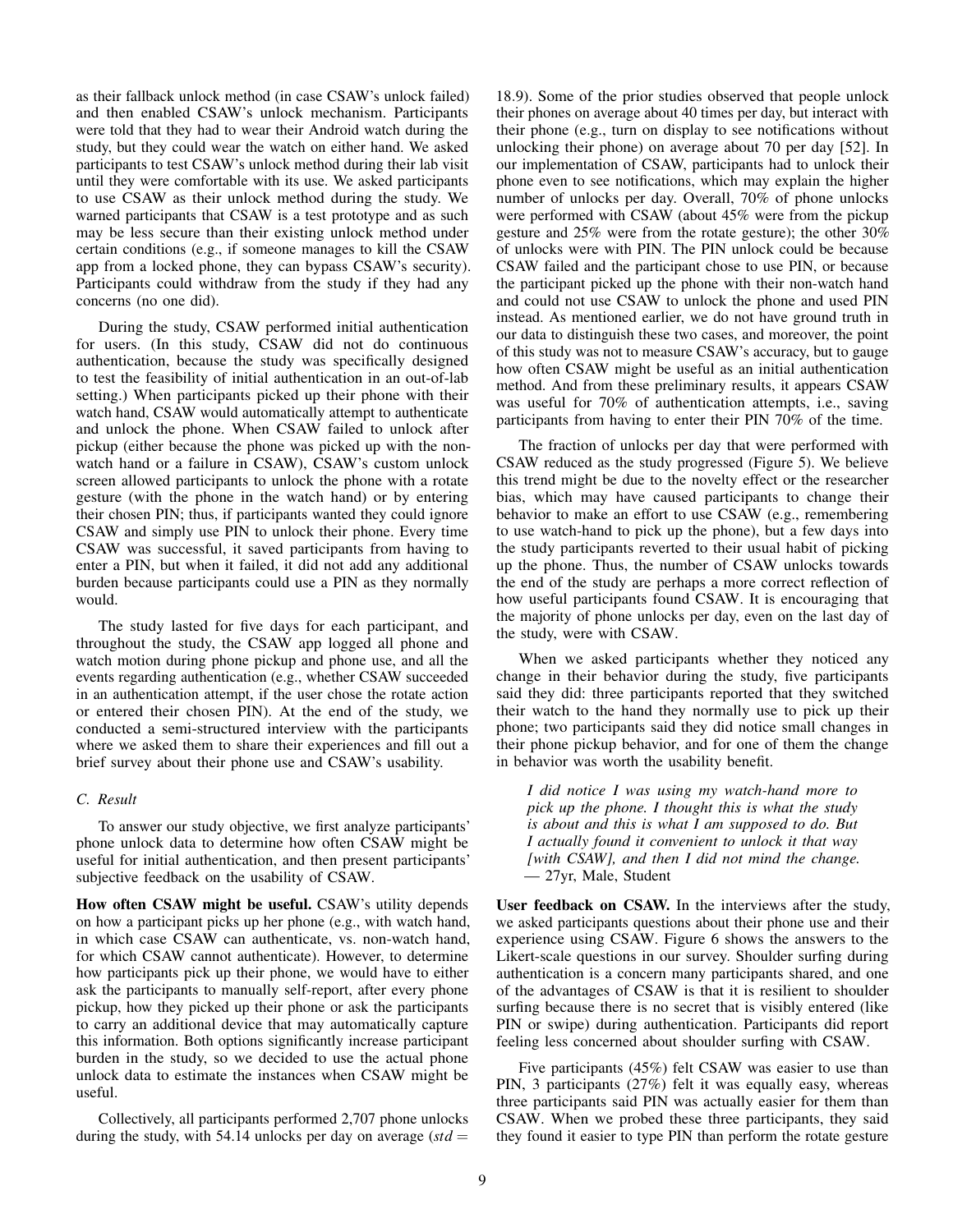

<span id="page-9-0"></span>Fig. 5. Average percentage of unlocks per day per participant that were performed with CSAW during the five days of the study.



<span id="page-9-1"></span>Fig. 6. Participant ratings on their phone use and aspects of CSAW.

and they did not like wearing a watch, which influenced their usability assessment of CSAW. The burden to carry a watch was also shared by other participants who do not wear a watch. When asked whether they would continue to use CSAW, nine out of 11 participants were either neutral or said no; the two participants who said they would use CSAW were participants who already wore (before the study) Android Watch on a daily basis. Thus, CSAW provides most usability benefit to smartphone users who already wear a smartwatch, by adding one more utility – authentication – to the watch. Overall, this study provides promising preliminary evidence that CSAW will be successful in real-world settings (at least for users who wear a watch), but a longer study (with more participants) is required to draw generalizable conclusions about CSAW's usability.

#### VII. DISCUSSION

CSAW shows encouraging results, but there are some limitations and opportunities for future work.

Single-handed use. In Section [V-C1,](#page-5-0) we show that CSAW performs well when the watch is worn on the hand that holds the phone or on the hand that touches the phone screen. There are moments, however, when the owner's watch hand may be uninvolved – neither holding the phone nor touching the phone; for example, the user may wear the watch on her right hand but use only her left hand to hold the phone and touch the screen. In such cases, CSAW is unable to verify the owner as the user, and would have to rely on alternative means for authentication (e.g., require a PIN code), or ask the user to change the phone grip. For some users (like one of our participants) the gains in usability may outweigh the inconvenience of minor deviations from natural interactions caused by this issue.

Securing the smartwatch. CSAW secures the phone, but not the watch. However, fitness bands and smartwatches are considered personal wearable devices and are not likely to be shared with others. Furthermore, CSAW could securely link the watch to its owner (to prevent any unintended sharing) by detecting when the watch is removed and requiring its owner to authenticate to the watch (e.g., by using a PIN on the watch [\[6\]](#page-10-5) or using a biometric approach [\[7\]](#page-10-6)). Alternatively, users could log into a phone using the owner's PIN (or other authentication method) while wearing the watch, and thereafter CSAW can assume that the watch wearer is the owner of the phone.

Bluetooth pairing. Some use cases (particularly access limitation and delegation) require the wireless technology to allow pairing multiple watches to multiple phones, and allow simultaneous communications between a watch and multiple phones. BLE 4.1 supports scatternet operation so this capability is now becoming available. Such cases are more likely for tablets than smartphones; we envision a user working with multiple phones and tablets, or a school/workplace in which tablets are shared among several users.

#### VIII. SUMMARY AND CONCLUSIONS

In this paper we introduce CSAW, a novel approach to unobtrusively and continuously authenticate a smartwatch user to her smartphone. CSAW verifies the user by correlating her wrist motion with the phone's motion when she is holding the phone in her watch-hand, and with the phone's inputs if she is using her watch-hand to provide input. Based on the correlation, CSAW continuously provides a confidence score that can act as a foundation for other subsystems and applications to verify the user and take appropriate policy decisions. Our evaluation from an in-lab user study shows that CSAW can authenticate users with 99% accuracy using the simple natural phone pick-up action. During continuous phone use, CSAW could verify the user with 96.5% accuracy every 2 seconds. In our preliminary out-of-lab study, participants performed about 70% phone unlocks with CSAW, suggesting that CSAW could be useful to reduce authentication burden. CSAW is also power efficient: it draws less than 2% power on the phone and the watch by optimizing the use of sensors. CSAW's confidence score can feed a variety of authenticationdecision algorithms, allowing each to be tuned to achieve high security (very low FPR) or high usability (low FNR). Moreover, CSAW uses hardware commonly found in most fitness bands and smartwatches, so CSAW could be integrated into such devices without adding hardware. Finally, CSAW could extend to tablets and may be applicable to other kinds of handheld devices like health devices or mobile payment handsets.

#### ACKNOWLEDGMENTS

We thank our anonymous reviewers and our shepherd, Yasemin Acar, for their valuable feedback. This research results from a research program at the Institute for Security, Technology, and Society at Dartmouth College, supported by the National Science Foundation under award CNS-1329686.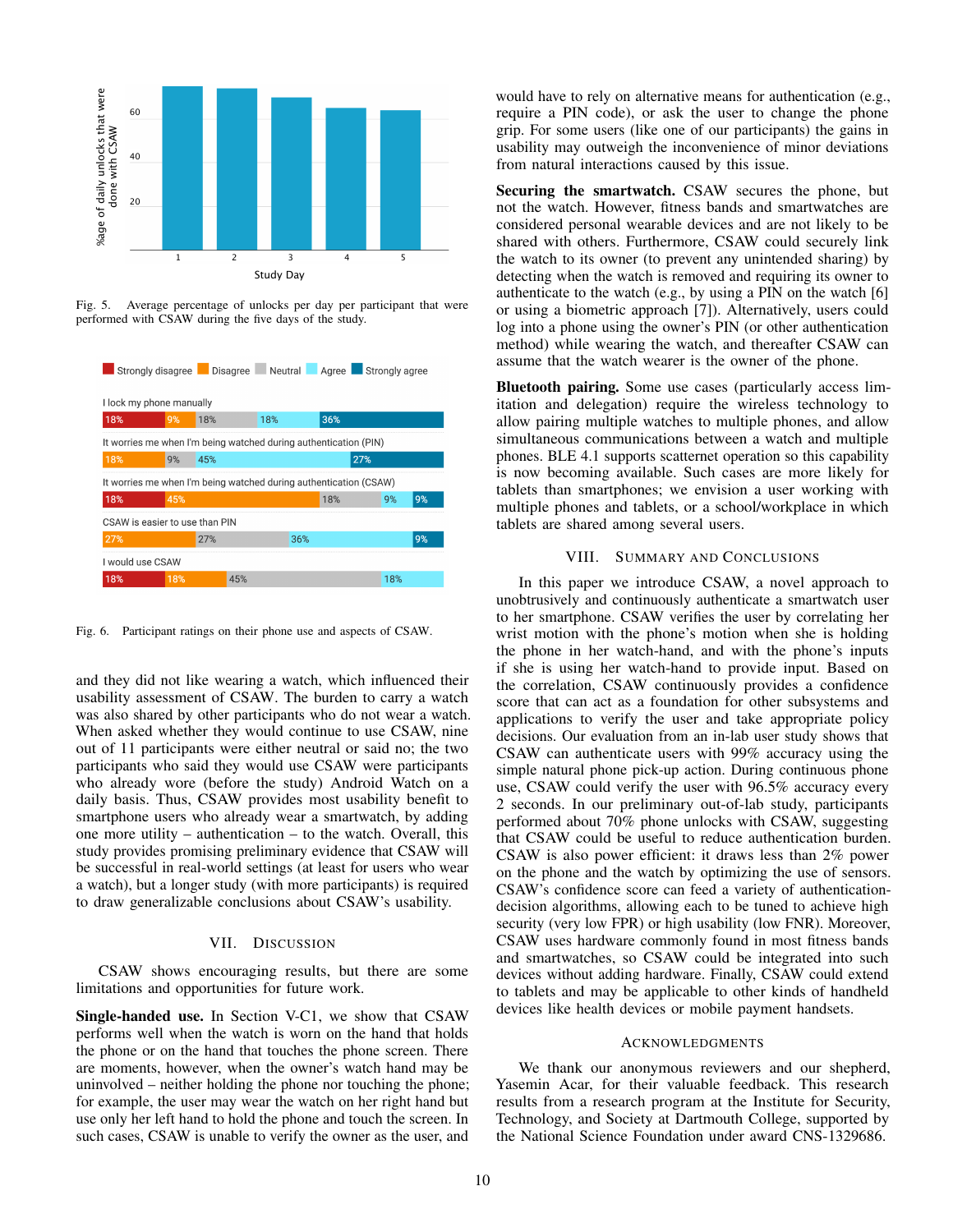#### **REFERENCES**

- <span id="page-10-0"></span>[1] D. Marques, I. Muslukhov, T. J. V. Guerreiro, L. Carriço, and K. Beznosov, "Snooping on mobile phones: Prevalence and trends," in *Proceedings of the Symposium on Usable Privacy and Security (SOUPS)*, 2016. Available online: [https://www.usenix.org/conference/](https://www.usenix.org/conference/soups2016/technical-sessions/presentation/marques) [soups2016/technical-sessions/presentation/marques](https://www.usenix.org/conference/soups2016/technical-sessions/presentation/marques)
- <span id="page-10-1"></span>[2] C. Herley, "So long, and no thanks for the externalities: The rational rejection of security advice by users," in *Proceedings of the Workshop on New Security Paradigms Workshop (NSPW)*. ACM, 2009. DOI [10.1145/1719030.1719050](http://dx.doi.org/10.1145/1719030.1719050)
- <span id="page-10-2"></span>[3] D. Hintze, P. Hintze, R. D. Findling, and R. Mayrhofer, "A large-scale, long-term analysis of mobile device usage characteristics," *Proceedings of the ACM on Interactive, Mobile, Wearable and Ubiquitous Technologies (IMWUT)*, vol. 1, no. 2, Jun. 2017. DOI [10.1145/3090078](http://dx.doi.org/10.1145/3090078)
- <span id="page-10-3"></span>[4] (2013) Survey reveals consumers exhibit risky behaviors despite valuing their privacy on mobile devices. Accessed December 2018. Available online: [https://www.lookout.com/news-mobile-security/](https://www.lookout.com/news-mobile-security/sprint-lookout-mobile-privacy-survey) [sprint-lookout-mobile-privacy-survey](https://www.lookout.com/news-mobile-security/sprint-lookout-mobile-privacy-survey)
- <span id="page-10-4"></span>[5] A. Adams and M. A. Sasse, "Users are not the enemy," *Communications of the ACM*, vol. 42, no. 12, Dec. 1999. DOI [10.1145/322796.322806](http://dx.doi.org/10.1145/322796.322806)
- <span id="page-10-5"></span>[6] Apple Watch. Accessed December 2018. Available online: [http:](http://www.apple.com/watch/) [//www.apple.com/watch/](http://www.apple.com/watch/)
- <span id="page-10-6"></span>[7] C. Cornelius, R. Peterson, J. Skinner, R. Halter, and D. Kotz, "A wearable system that knows who wears it," in *Proceedings of the International Conference on Mobile Systems, Applications, and Services (MobiSys)*. ACM, Jun. 2014. DOI [10.1145/2594368.2594369](http://dx.doi.org/10.1145/2594368.2594369)
- <span id="page-10-7"></span>[8] J. Lester, B. Hannaford, and G. Borriello, ""Are you with me?" - Using accelerometers to determine if two devices are carried by the same person," in *Proceedings of the International Conference on Pervasive Computing (Pervasive)*, 2004. DOI [10.1007/978-3-540-24646-6\\_3](http://dx.doi.org/10.1007/978-3-540-24646-6_3)
- <span id="page-10-8"></span>[9] R. Mayrhofer and H. Gellersen, "Shake well before use: Intuitive and secure pairing of mobile devices," *IEEE Transactions on Mobile Computing*, vol. 8, no. 6, Jun. 2009. DOI [10.1109/TMC.2009.51](http://dx.doi.org/10.1109/TMC.2009.51)
- <span id="page-10-9"></span>[10] C. Cornelius and D. Kotz, "Recognizing whether sensors are on the same body," *IEEE Pervasive Computing*, vol. 6696, June 2011. DOI [10.1007/978-3-642-21726-5\\_21](http://dx.doi.org/10.1007/978-3-642-21726-5_21)
- <span id="page-10-10"></span>[11] R. D. Findling, M. Muaaz, D. Hintze, and R. Mayrhofer, "ShakeUnlock: Securely transfer authentication states between mobile devices," *IEEE Transactions on Mobile Computing*, vol. 16, no. 4, April 2017. DOI [10.1109/TMC.2016.2582489](http://dx.doi.org/10.1109/TMC.2016.2582489)
- <span id="page-10-11"></span>[12] S. Mare, R. Rawassizadeh, R. Peterson, and D. Kotz, "SAW: Wristbandbased authentication for desktop computers," *Proceedings of the ACM on Interactive, Mobile, Wearable and Ubiquitous Technologies (IMWUT)*, vol. 2, no. 3, Sep. 2018. DOI [10.1145/3264935](http://dx.doi.org/10.1145/3264935)
- <span id="page-10-12"></span>[13] S. Mare, A. Molina-Markham, C. Cornelius, R. Peterson, and D. Kotz, "ZEBRA: Zero-effort bilateral recurring authentication," in *Proceedings of the IEEE Symposium on Security and Privacy (S&P)*, May 2014. DOI [10.1109/SP.2014.51](http://dx.doi.org/10.1109/SP.2014.51)
- <span id="page-10-13"></span>[14] A. Acar, H. Aksu, S. Uluagac, and K. Akkaya, "WACA: Wearable-assisted continuous authentication," in *IEEE Symposium on Security & Privacy workshop on Bio-inspired Security, Trust, Assurance and Resilience (BioStar)*, 2018. Available online: [https:](https://arxiv.org/abs/1802.10417) [//arxiv.org/abs/1802.10417](https://arxiv.org/abs/1802.10417)
- <span id="page-10-14"></span>[15] Q. Yue, Z. Ling, X. Fu, B. Liu, W. Yu, and W. Zhao, "My Google Glass sees your passwords!" BlackHat, 2014, accessed December 2018. Available online: [http://www.cs.uml.edu/~xinwenfu/](http://www.cs.uml.edu/~xinwenfu/paper/VisionBasedAttack_Fu_2014.pdf) [paper/VisionBasedAttack\\_Fu\\_2014.pdf](http://www.cs.uml.edu/~xinwenfu/paper/VisionBasedAttack_Fu_2014.pdf)
- [16] F. Maggi, S. Gasparini, and G. Boracchi, "A fast eavesdropping attack against touchscreens," in *Proceedings of the International Conference on Information Assurance and Security (IAS)*. IEEE, Jan. 2011. DOI [10.1109/ISIAS.2011.6122840](http://dx.doi.org/10.1109/ISIAS.2011.6122840)
- [17] A. J. Aviv, K. Gibson, E. Mossop, M. Blaze, and J. M. Smith, "Smudge attacks on smartphone touch screens," in *Proceedings of the USENIX Workshop on Offensive Technologies (WOOT)*. USENIX Association, 2010. Available online: [https://www.usenix.org/legacy/events/woot10/](https://www.usenix.org/legacy/events/woot10/tech/full_papers/Aviv.pdf) [tech/full\\_papers/Aviv.pdf](https://www.usenix.org/legacy/events/woot10/tech/full_papers/Aviv.pdf)
- [18] Y. Zhang, P. Xia, J. Luo, Z. Ling, B. Liu, and X. Fu, "Fingerprint attack against touch-enabled devices," in *Proceedings of the Workshop on Security and Privacy in Smartphones and Mobile Devices (SPSM)*. ACM, Oct. 2012. DOI [10.1145/2381934.2381947](http://dx.doi.org/10.1145/2381934.2381947)
- <span id="page-10-15"></span>[19] A. Roy, N. Memon, and A. Ross, "MasterPrint: Exploring the vulnerability of partial fingerprint-based authentication systems," *IEEE Transactions on Information Forensics and Security*, vol. 12, no. 9, Sep. 2017. DOI [10.1109/TIFS.2017.2691658](http://dx.doi.org/10.1109/TIFS.2017.2691658)
- <span id="page-10-16"></span>[20] A. D. Luca, E. von Zezschwitz, N. D. H. Nguyen, M.-E. Maurer, E. Rubegni, M. P. Scipioni, and M. Langheinrich, "Back-of-device authentication on smartphones," in *Proceedings of the SIGCHI Conference on Human Factors in Computing Systems (CHI)*, 2013. DOI [10.1145/2470654.2481330](http://dx.doi.org/10.1145/2470654.2481330)
- <span id="page-10-17"></span>[21] D. Buschek, F. Hartmann, E. von Zezschwitz, A. D. Luca, and F. Alt, "SnapApp: Reducing authentication overhead with a timeconstrained fast unlock option," in *Proceedings of the SIGCHI Conference on Human Factors in Computing Systems (CHI)*, 2016. DOI [10.1145/2858036.2858164](http://dx.doi.org/10.1145/2858036.2858164)
- <span id="page-10-18"></span>[22] F. Schaub, M. Walch, B. Könings, and M. Weber, "Exploring the design space of graphical passwords on smartphones," in *Proceedings of the Symposium on Usable Privacy and Security (SOUPS)*. ACM, 2013. DOI [10.1145/2501604.2501615](http://dx.doi.org/10.1145/2501604.2501615)
- <span id="page-10-19"></span>[23] E. von Zezschwitz, A. De Luca, B. Brunkow, and H. Hussmann, "SwiPIN: Fast and secure PIN-entry on smartphones," in *Proceedings of the SIGCHI Conference on Human Factors in Computing Systems (CHI)*, 2015. DOI [10.1145/2702123.2702212](http://dx.doi.org/10.1145/2702123.2702212)
- <span id="page-10-20"></span>[24] "2018 User risk report," Proofpoint, a division of, Wombat Security, accessed December 2018. Available online: [https://www.wombatsecurity.](https://www.wombatsecurity.com/user-risk-report) [com/user-risk-report](https://www.wombatsecurity.com/user-risk-report)
- <span id="page-10-21"></span>[25] S. Das, G. Laput, C. Harrison, and J. I. Hong, "Thumprint: Socially-inclusive local group authentication through shared secret knocks," in *Proceedings of the SIGCHI Conference on Human Factors in Computing Systems (CHI)*, 2017. DOI [10.1145/3025453.3025991](http://dx.doi.org/10.1145/3025453.3025991)
- <span id="page-10-22"></span>[26] Y. Yang, G. Clark, J. Lindqvist, and A. Oulasvirta, "Free-form gesture authentication in the wild," in *Proceedings of the SIGCHI Conference on Human Factors in Computing Systems (CHI)*, 2016. DOI [10.1145/2858036.2858270](http://dx.doi.org/10.1145/2858036.2858270)
- <span id="page-10-23"></span>[27] W.-H. Lee, X. Liu, Y. Shen, H. Jin, and R. B. Lee, "Secure pick up: Implicit authentication when you start using the smartphone," in *Proceedings of the ACM Symposium on Access Control Models and Technologies (SACMAT)*, 2017. DOI [10.1145/3078861.3078870](http://dx.doi.org/10.1145/3078861.3078870)
- <span id="page-10-24"></span>[28] H. Khan, U. Hengartner, and D. Vogel, "Augmented reality-based mimicry attacks on behaviour-based smartphone authentication," in *Proceedings of the International Conference on Mobile Systems, Applications, and Services (MobiSys)*. ACM, 2018. DOI [10.1145/](http://dx.doi.org/10.1145/3210240.3210317) [3210240.3210317](http://dx.doi.org/10.1145/3210240.3210317)
- <span id="page-10-25"></span>[29] V. Sharma and R. J. Enbody, "User authentication and identification from user interface interactions on touch-enabled devices," in *Proceedings of the ACM Conference on Wireless Network Security (WiSec)*, 2017. DOI [10.1145/3098243.3098262](http://dx.doi.org/10.1145/3098243.3098262)
- [30] X. Wang, T. Yu, O. J. Mengshoel, and P. Tague, "Towards continuous and passive authentication across mobile devices: An empirical study,' in *Proceedings of the ACM Conference on Wireless Network Security (WiSec)*, 2017. DOI [10.1145/3098243.3098244](http://dx.doi.org/10.1145/3098243.3098244)
- [31] L. Li, X. Zhao, and G. Xue, "Unobservable re-authentication for smartphones," in *Proceedings of the Network and Distributed Systems Security Symposium (NDSS)*, 2012. Available online: [http://wp.internetsociety.org/ndss/wp-content/uploads/sites/25/](http://wp.internetsociety.org/ndss/wp-content/uploads/sites/25/2017/09/02_1_0.pdf) [2017/09/02\\_1\\_0.pdf](http://wp.internetsociety.org/ndss/wp-content/uploads/sites/25/2017/09/02_1_0.pdf)
- <span id="page-10-26"></span>[32] H. Xu, Y. Zhou, and M. R. Lyu, "Towards continuous and passive authentication via touch biometrics: An experimental study on smartphones," in *Proceedings of the Symposium on Usable Privacy and Security (SOUPS)*, 2014. Available online: [https:](https://www.usenix.org/conference/soups2014/proceedings/presentation/xu) [//www.usenix.org/conference/soups2014/proceedings/presentation/xu](https://www.usenix.org/conference/soups2014/proceedings/presentation/xu)
- <span id="page-10-27"></span>[33] S. G. Kratz and M. T. I. Aumi, "AirAuth: A biometric authentication system using in-air hand gestures," in *Proceedings of the Conference on Human Factors in Computing Systems: Extended Abstracts (CHI EA)*, 2014. DOI [10.1145/2559206.2574797](http://dx.doi.org/10.1145/2559206.2574797)
- <span id="page-10-28"></span>[34] T. Feng, X. Zhao, B. Carbunar, and W. Shi, "Continuous mobile authentication using virtual key typing biometrics," in *Proceedings of the International Conference on Trust, Security and Privacy in Computing and Communications (TrustCom)*, 2013. DOI [10.1109/TrustCom.2013.272](http://dx.doi.org/10.1109/TrustCom.2013.272)